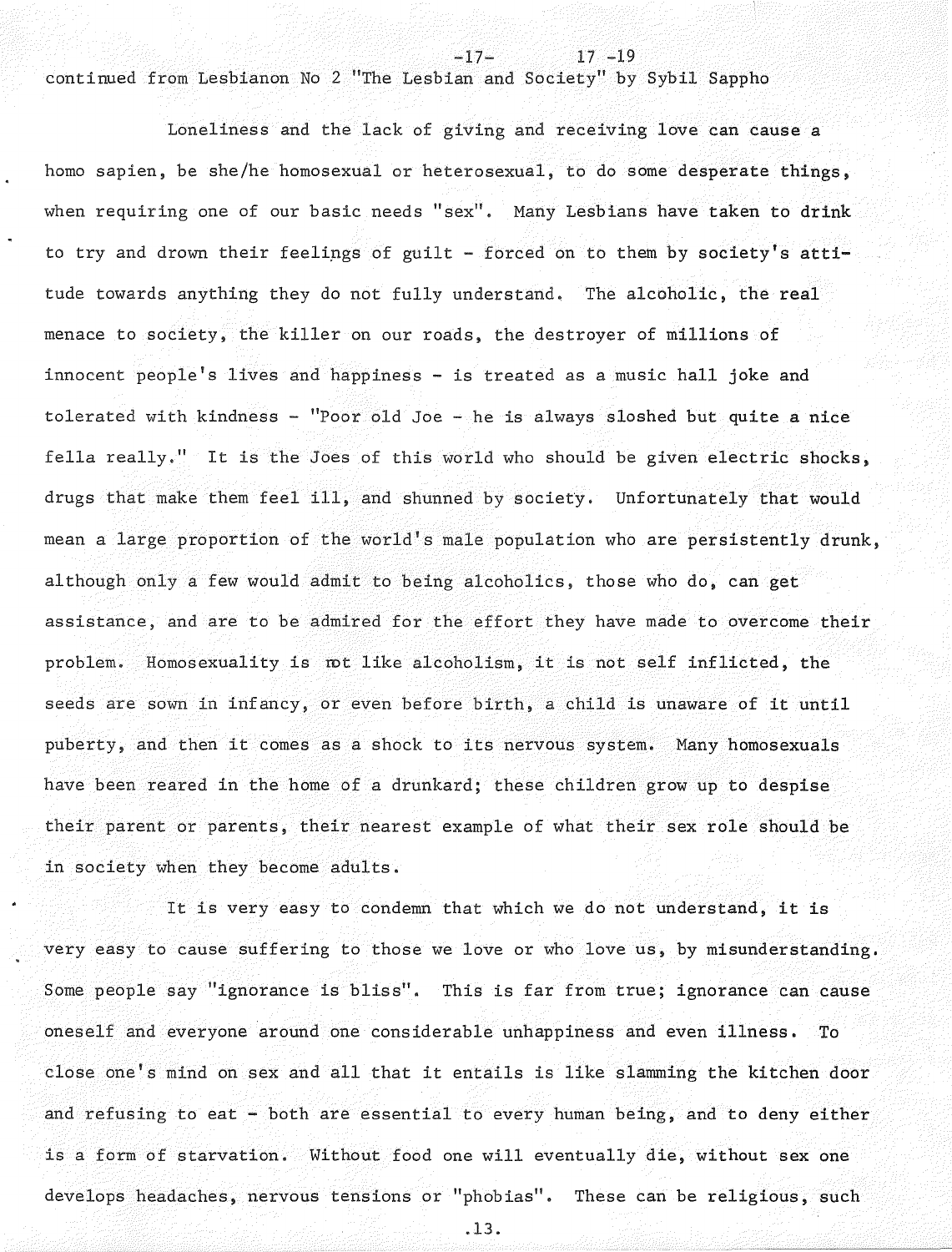as celibacy, athletic, musical, sporting, horsey, doggie and many others, which use up a considerable amount of one's nervous energy. Some people are perfectly happy without sex, but can they say they are living to the full the life which God gave them? There are many human beings born with a very low sex drive. These are the people who can live without sex, but they do become fanatics, and one often has the displeasure of having to work with or live near one of them. They are usually trouble makers and are to be found in all walks of life, and can be homosexual or heterosexual, for to be a homosexual does not mean one is over sexed.

 $-18-$ 

A homosexual female/male should never marry a heterosexual, and the sooner there are proper laws relating to homosexual partnerships the better. Marriage means uniting together - if a welder can marry together two pieces of metal, why can't two homo sapiens be united together? Why should their sex preferences have anything to do with their becoming partners for life, should they wish to do so?

All homo sapiens do not view the world through white heterosexual eyes, some are black, some are brown, some accept their bis exuality, as in many African countries - others are homosexual women and men.

The various methods of love making and sexual acts mentioned in this book will no doubt disgust the ignorant, but before they condemn those involved, let them look into their own souls; are their heterosexual relationships with their partners so perfect? Some consideration should be given to the sexual descriptions in the Bible, they leave little to the imagination - although if one really tries to use one's imagination it is difficult to see why sexual intercourse between a woman and a man should be regarded as beautiful, tender and God given - when in fact for some it is far from beautiful, and can be extremely rough and painful for the woman. Homosexual love is also God given, and what is quite disgusting to the heterosexual mind can with a few changes be equally as disgusting to the

.14.